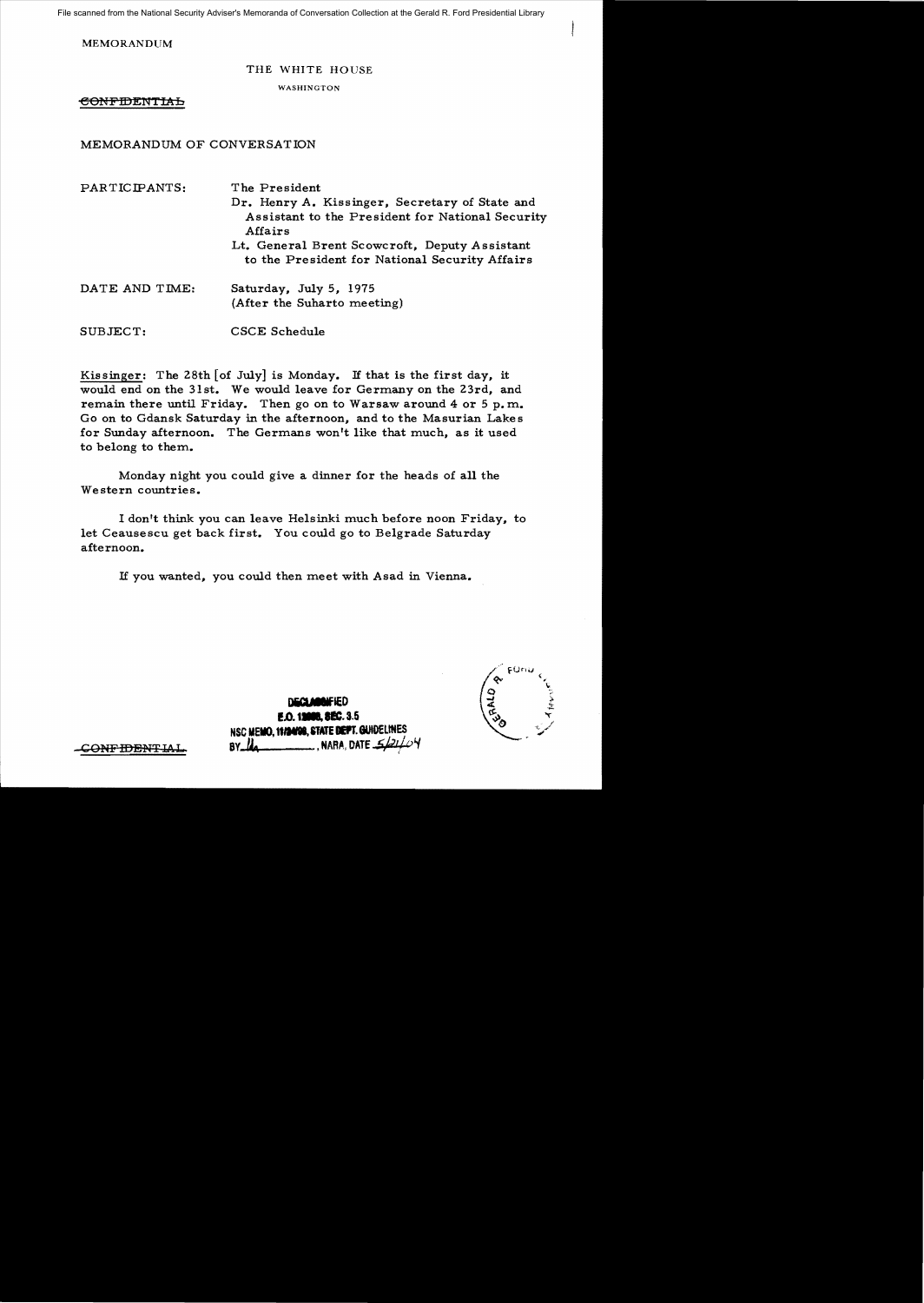# THE WHITE HOUSE

#### WASHINGTON

-SEGRET/NODIS/XGDS

## MEMORANDUM OF CONVERSATION

| PARTICIPANTS:  | President Gerald R. Ford<br>Dr. Henry A. Kissinger, Secretary of State<br>and Assistant to the President<br>for National Security Affairs<br>Lt. General Brent Scowcroft, Deputy Assistant<br>to the President for National Security Affairs |
|----------------|----------------------------------------------------------------------------------------------------------------------------------------------------------------------------------------------------------------------------------------------|
| DATE AND TIME: | Saturday, July 5, 1975                                                                                                                                                                                                                       |
| PLACE:         | Camp David<br>Maryland                                                                                                                                                                                                                       |

Kissinger: The major thing with the Indonesians is they always smile. But Suharto is a tough cookie. He is anti-Communist but he has doubts about our steadfastness. He likes the idea of special emissaries.

It might be awkward if I was in the first meeting. I would be as firm as possible about the American role in Asia. They are pathological about the Chinese, and worried about Vietnam and the Soviet Union.

The President: The Chinese Communists under Sukarno were most influential weren't they?

Kissinger: Yes, but they loath the Chinese racially. We have to be careful about Indonesia. We tend to take things for granted. Remember they used to get all their military equipment from the Soviet Union.  $\alpha$  for  $\alpha$ Here is a list of the equipment we could give them.

Ask his views about how Southeast Asia is and how we can organize it. You could send a note for me after about 30 minutes. By then I could have the other group organized. Simon isn't here, so we can't have an OPEC lecture.

CLASSIFIED BY Henry A. Kissinger EXEMPT FROM GENERAL DECLASSIFICATION SCHEDULE OF EXECUTIVE ORDER 11652  $_{\rm A\,I\,ITOM\,ATICALLY}$  declassified on CATEGORY  $5(b)$  (1,  $\frac{3)}{2}$   $\frac{1}{2}$   $\frac{1}{2}$   $\frac{1}{2}$ Imp. to det•

 $\clubsuit$ e $\textrm{GRF}$ /NODIS/XGDS

**DECLASSIFIED** E.O. 12058, SEC. 3.5 FMO, 11/2000, STATE DEFT. QUIDELINES, State Paricus 3/10/04 **. HANA, DATE** <u>5/21/</u>04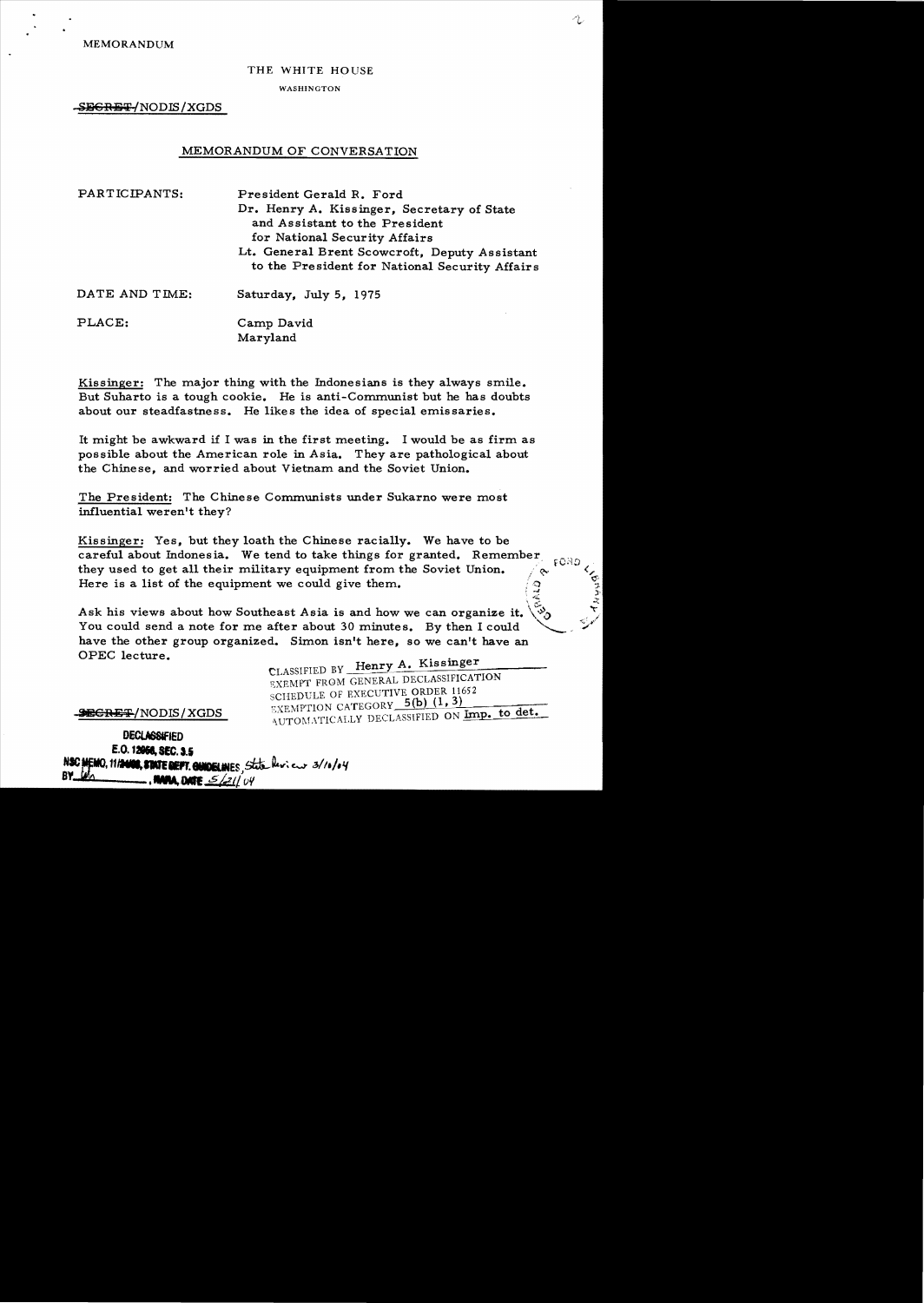## SECRET/NODIS/XGDS 2

The President: Did I read that some are moving away from the floor price?

Kis singer: Let me tell you about the Israeli thing. Dinitz asked me a series of questions: "Where did we want the line?" I don't think we should give them one because then we are stuck with it. They want American troops in this area -- there don't have to be too many. Sisco, Atherton and I are all against it. Once we have combat troops there  $\ldots$ . Geneva will stalemate and down the road Egypt may get restive. If we pull our troops out, we will be accused of starting a war. If we won't, we will be accused of protecting a part of the front. The Israelis think you are softening.

The President: On what grounds?

Kissinger: You had a meeting with some contributors and said to a Jew that you are anxious for a settlement and would delay your departure for Europe to get it.

The President: That is not so at all. I don't even remember his name, but I may have said to him I hope for an agreement. We never talked about the European trip.

Kissinger: This just shows you how the network works. Dinitz knows every conversation I have with a Jew. My concern is, if we go in, what will we say to the Syrians if they want us there? Or if they want Soviet troops? This arrangement would break the back of it, so it is a big decision.

The President: My reaction was it is hazardous and will give us a Congressional problem. Why can't we compromise on the warning stations?

Kissinger: That is my thinking. Perhaps we could increase the number of warning stations. Maybe up to five - - not more.

The President: I don't think we could go for a combat troop presence. It would cause much more of a problem than warning stations.

Kis singer: Should I tell Shalev that we can't agree but we can increase the number of warning stations?

 $S$ EGRET/NODIS/XGDS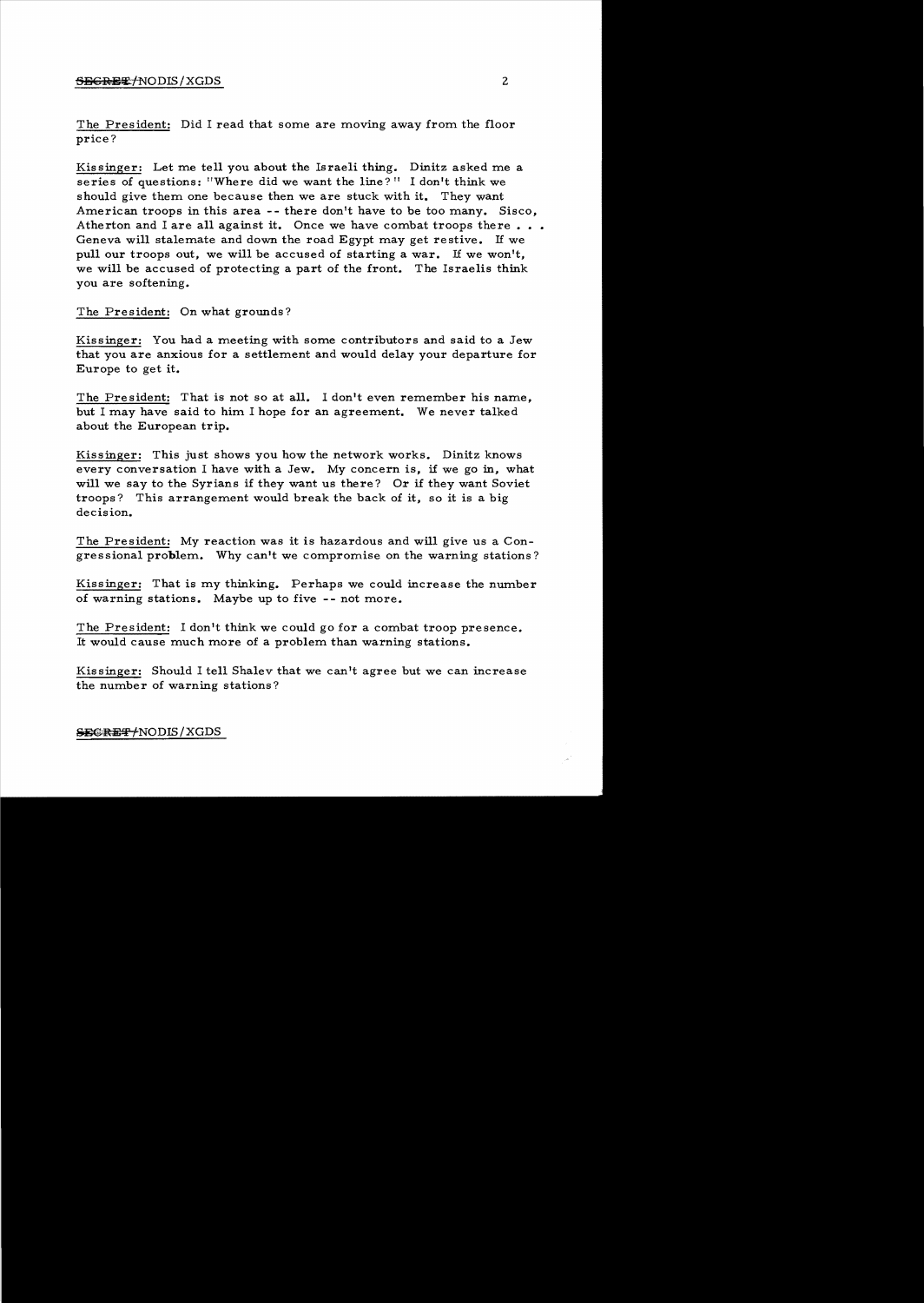#### **iiiE€RET/NODIS/XGDS** 3

The President: Yes. Could we have them manned by civilians or mostly civilians?

Scowcroft: Probably civilian technicians.

Kissinger: They asked for a line in the east, but I wouldn't give them one. In the south they would draw the line straight down, so it would be a bitter pill for Sadat to accept the Israeli line. The Egyptian line also cuts out the Israeli logistics base.

The President: I think Israel should keep that base.

Kissinger: I would like to call Shalev and tell him there can be no area presence, but there can be warning stations. You are absolutely firm that something has to happen?

The President: Absolutely.

Kissinger: On seeing Rabin, I am not anxious to. I would leave it up to them. We have nothing to say. They asked more questions. On Syria, I said the unilateral gesture might get us through 1976. On aid, I said we could go higher with an agreement than without one. I said I didn't think we could go as high as \$2 billion. He said they could go down to \$2.3 billion.

The President: That is almost as much as the entire foreign aid program.

Kissinger: They want reimbursement for losing the oil fields and a guarantee of oil supply in case of an embargo. We could use the Iranian oil.

We have a deal with Iran if you want it. I will show you it Monday morning. It is a five-year deal, either at or less than the OPEC price. It is payable in 5-year notes, non-negotiable and non-interest-bearing for the first year. Zarb and Greenspan are afraid that if DOD buys the oil, it would lead to a government purchasing agency. Greenspan is worried about whether you should give the Saudis the same deal. That is a nice kind of problem to have. I would give them the same deal for the same amount but ask for a better deal if they want more. I would wait to see if the Saudis came to us. This would end the charges of cuddling the Shah and the money would be spent only in the United States.

**s.E.F**/NODIS/XGDS

 $/$ . $\circ$ 

 $\frac{1}{2}$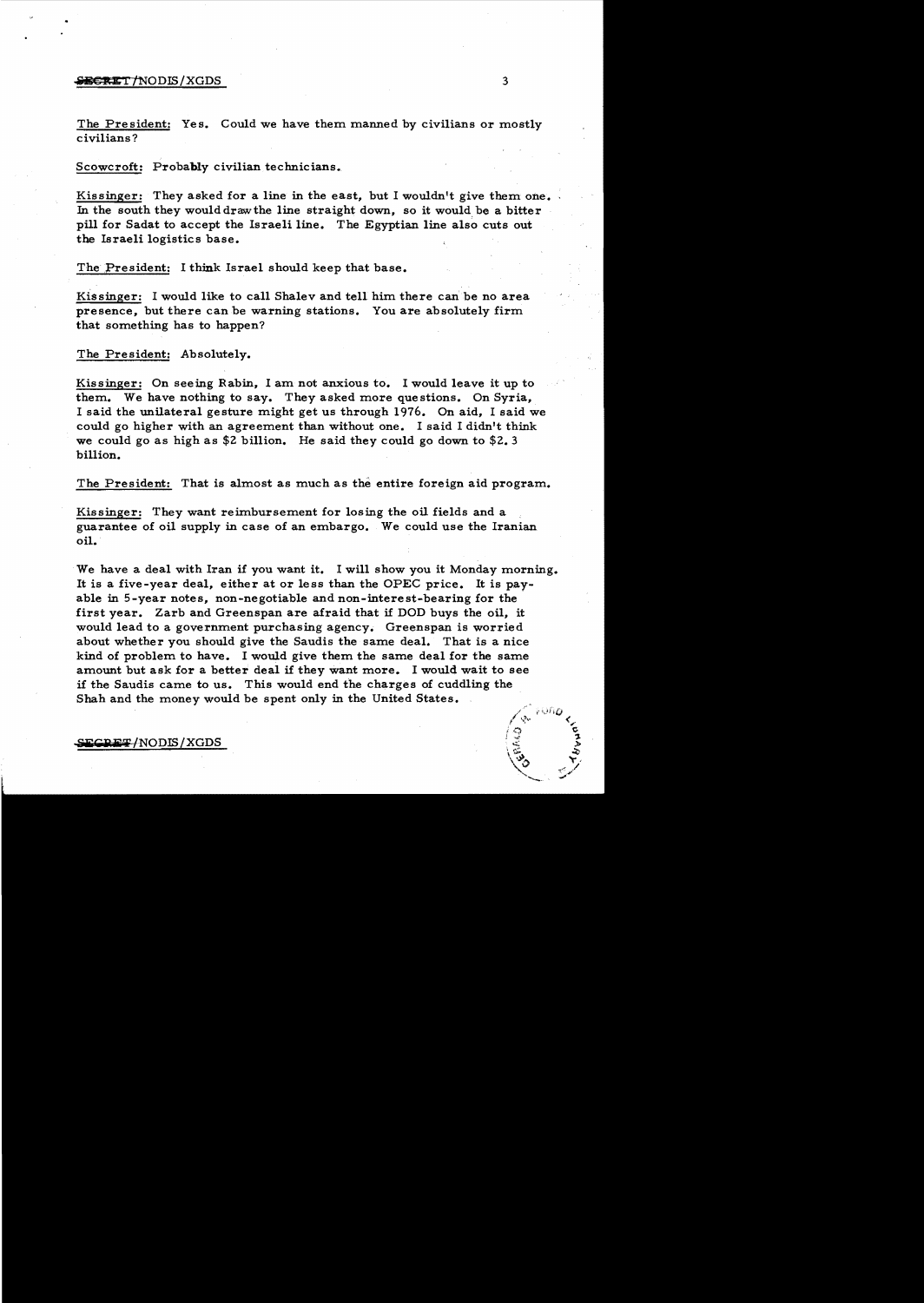## $-\frac{1}{2}$ Eiser $\frac{1}{2}$  / XGDS 4

The President: On the Israeli thing -- I would tell them there can be no combat personnel, and only civilians in the warning stations. It has got to be way down on the eastern slopes. Israel keeps the logistics base, but they've got to widen the line in the south.

Kissinger: What I would like to do -- the best Jewish group is the Klutznick ones. It is the most responsible, but they are unpopular in Israel. Maybe I should bring them down and briefly have you see them.

Now on CSCE. The Poles want you to come badly. They promised you a warm reception -- as good as they gave for Giscard, which means better than for Nixon. [He talks about Nixon's crowd trip.] They give you three options: meet next spring, that is their first choice; before the CSCE, which is their second choice; and spend one day in Warsaw, one in Gdansk, and then to the Masurian Lakes. I am inclined to do it now.

The President: I agree. We will take some flak with the ethnics with CSCE and this would moderate it.

Kissinger: We should leave Wednesday, go Friday to Warsaw, Sunday morning to Gdansk, and Monday to Helsinki.

 $\beta_1+\beta_{\rm opt}^{\rm SM}$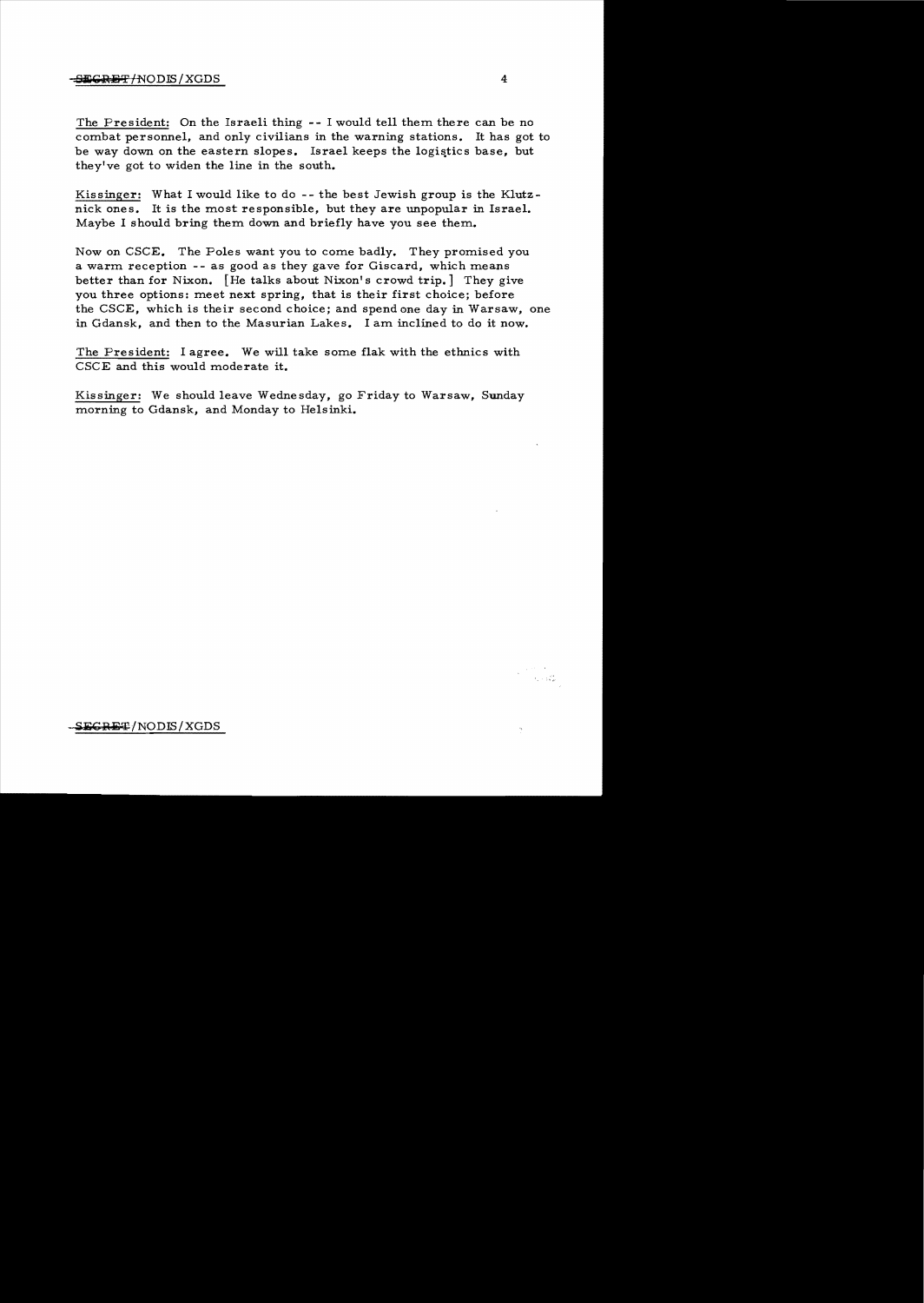dongoka  $P/K$  5 July 75 Captu Subdito Mtz) L' 28<sup>Et is</sup> trunchy of that ct day it would end a 31st We could leave for Genery on 23. Spend there at Funday, are consumed as 5 pm Or E Gdorak Sortrady RN: Masnum letes fr Similar prom. Germanns wort like that much wild Monthly unight you could give a chines part c cubetura comunico. I don't trick you can have much before him Feeten to At Germansur get back, 1st gar Could got Belgende Situation often figure worsterd, you could then they must us as a **DECLASSIFIED** E.O. 12958, SEG. 3.5 NSC MEMO, 11/24/98, STATE DEPT. GUIDELINES  $BY$   $\mu$ NARA DATE 5/21/04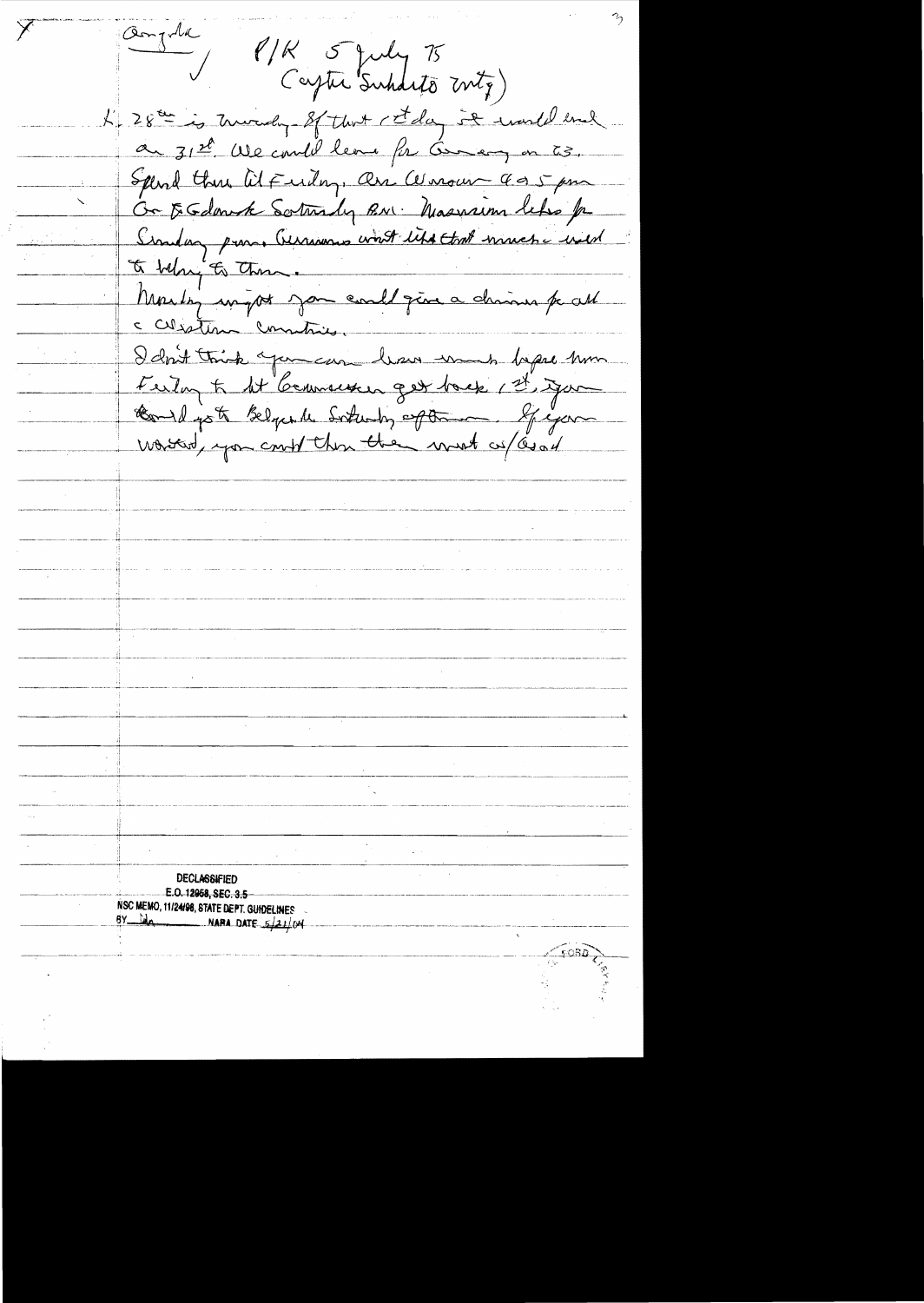$\sqrt{11}k$   $5$  Jeely 75 Hitten when K Moja Mon ork Sudencion - they always surely but Sup, is a tough contril. He is onti cont but has dont about our peradportance at & like criter of sparal evenecañon # Stimingth he ankeround of I was in cpt only. I would be as pin or portle olat US whe mi asso. They are partoturginal are PRC, assist about <u>VNard SJ.</u> Me Chance Constander Serburne will unt enfluentie, weighting? (Yes, butthey loath Chinese raially. We have to be caught about Junda, We Territ to Totaling for granted. Remember than would pet all their ind. spring from St. Here is a hat of equipmental que Tra  $\label{eq:1} \text{where the degree approximation of the first step, and the first step, the probability of the first step.}$ Oik his thous about how SEA + how to expansion Jan could sind a note for most often alone 30 minutes. By them I cand have other promp Organized. Somm isot hur socialisent hardon OPEC lution P Dèil fécal forman moing airez pour flas prics. K hit eventill you about a I thing, Don't asked me ce recites of quartier. Where did nec conta true. I had check we should pre thousand become them and stuck w/ it. They want with trages in This arror - clair hants to the way, Sopes attaches 4 dans all exait it. Peru un have hautat NSC MEMO, 11/24/98, STATE DEPT. GUIDELINES, State Person 3/10/04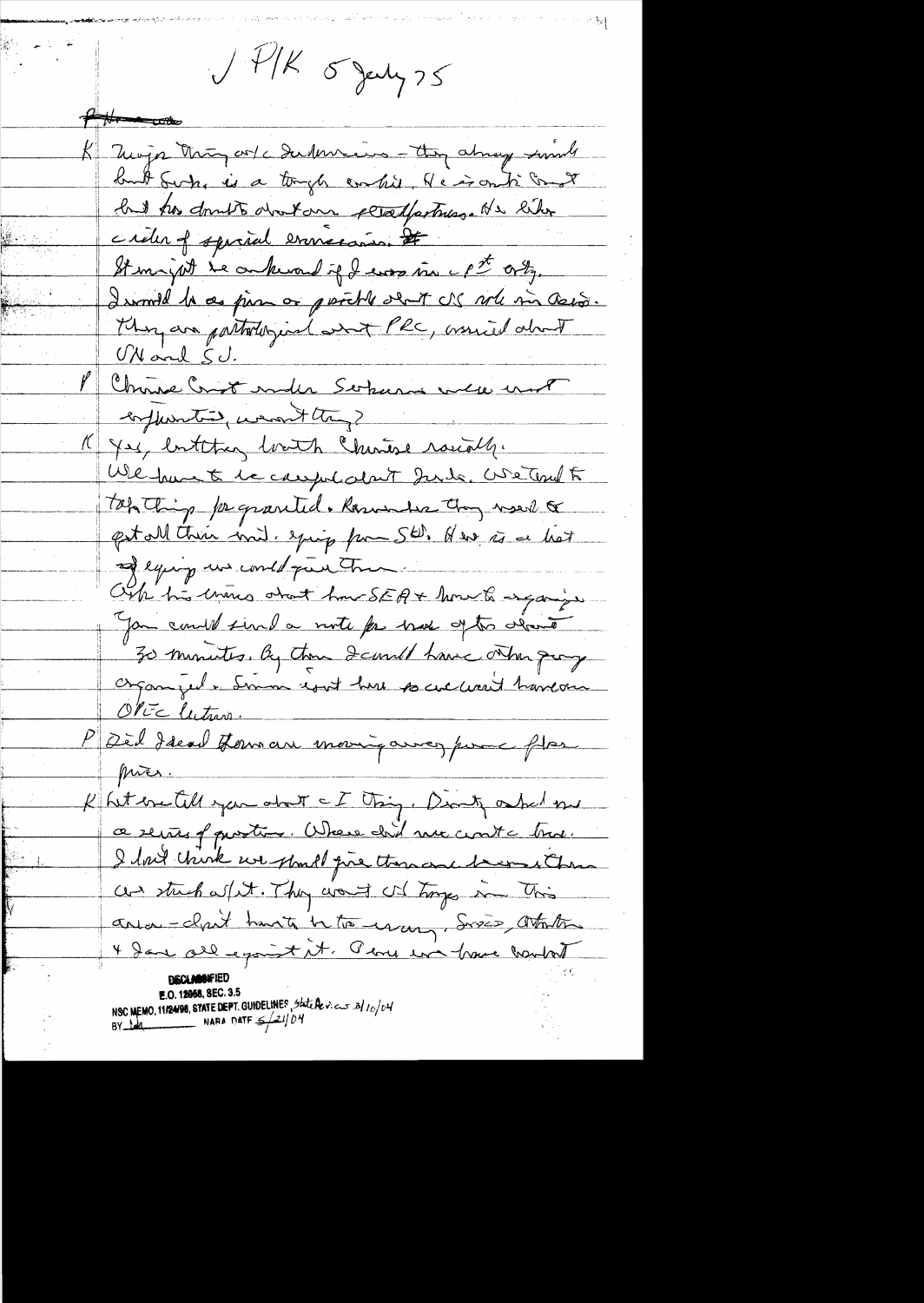troyer there... Cencer will statemated damn a wal È mon get rastric. If we pull am troge out, and the ceuseles starting a com. If we want, what we he accused of protecting a good of c famil. The Think you softwain 1970 pm comprise for settlement & commit deling dynature for Enr to get it. Part so at all. I don't wan ununder his money hat de man home said to him I hope pas agenerat. K This put shows you houre without cross. Drink humos even conversation elvers afa Juns. In curieur is if an go in, what will we say to C Syrian of this grant us they - a SS trage. This avangementaire trente charles et de it a très <u>ducision</u> PM, reaction anout hazandrove que us cars prob. Oth carit are enoppositions are around stations K That ing thinking, Perhops are carled incitiate a of craming stations. May be up to 5 - not more. P I dust trink an could go for countril trong pressure. It would enve much mere put then woung station R Should I tell Shaken we contaged but me can incluse # of evaning thating Yes, was Condena hune than incomed by envilrais à essorter construir.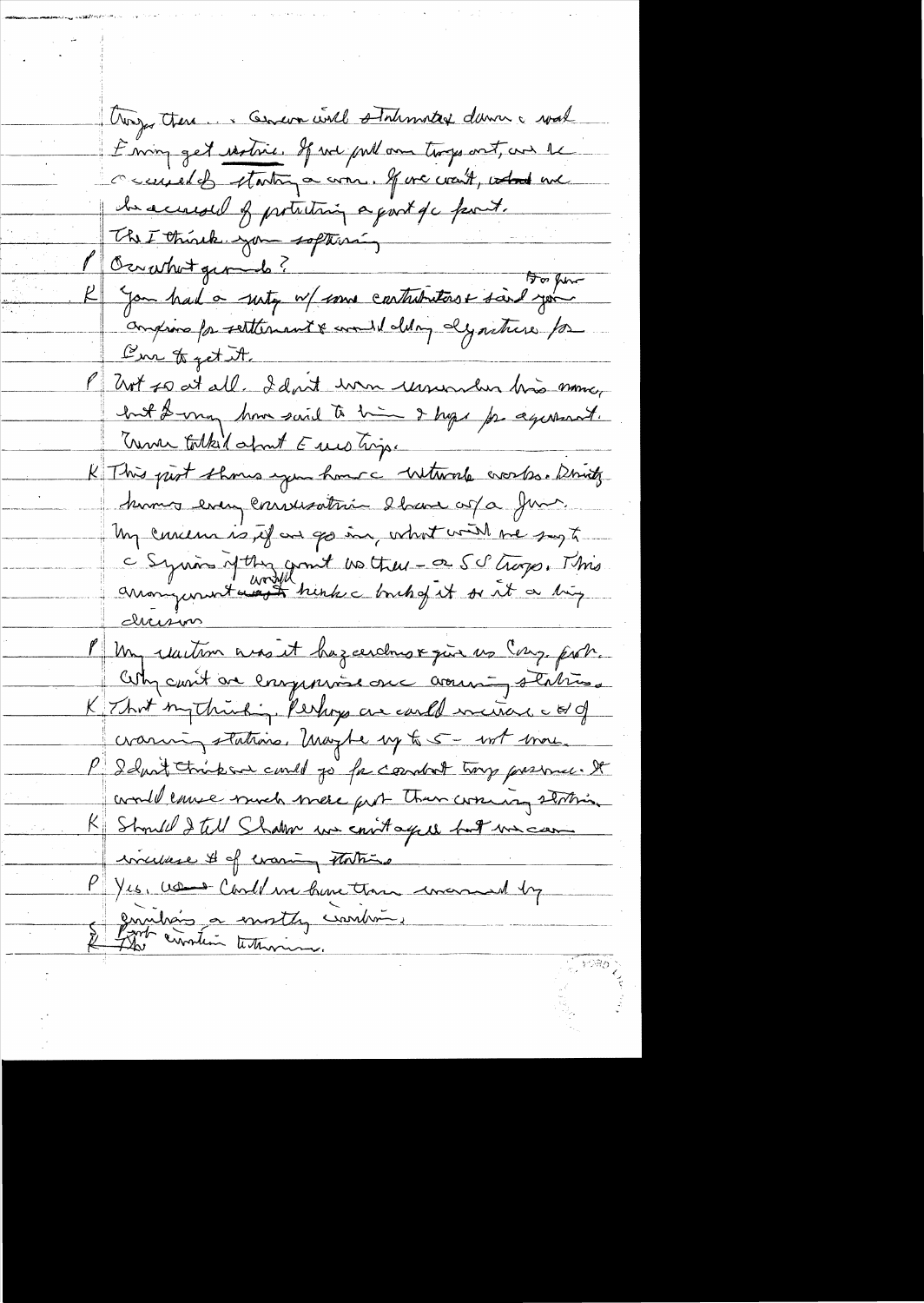K They asked for a line in a last but I wouldn't give them and. Inc sorrich they would draw the time throught down, sont would be a lorter fill hacry CE line. The E him also contoont the I logistic free. this I should help that toxe. K I could when shaker & till him me are pussive, but craining stations. You are absolutely fin that to althing has to buy for P assolutely. 1 On solling Ramin. I wit outros to. Swamped laws It up to them we have writing & say They asked more pusting. On Syria, I cand the indulation quantues mystiget we thin 26. On and It and we empt go tright w/ Three w/o. I sand detected This we could go as high as 2 hours He said try could go low & 2.3 Mit almostas und as entire F-and prog. R They want use understand the one hado & presente et surply. We could not a human oil. Mi home à deut cuy dem if you wont it. I will show you Montag maring. It is 5 yr deal litter at or less tron OPEC price. Payable in 5 g with mos-régat + com-nitures pr cet just tante Gunspa from p Do U bring it it would halt Goot functure agiving. Greenpon crowned whather you should jure Sandis came ded. That a mis print of furt to have I would just them a some deal for some and but ask for better closed of Han want nave. I mall won't feel J Sombi.

 $\frac{}{\rightarrow}$ 

 $\bigstar$